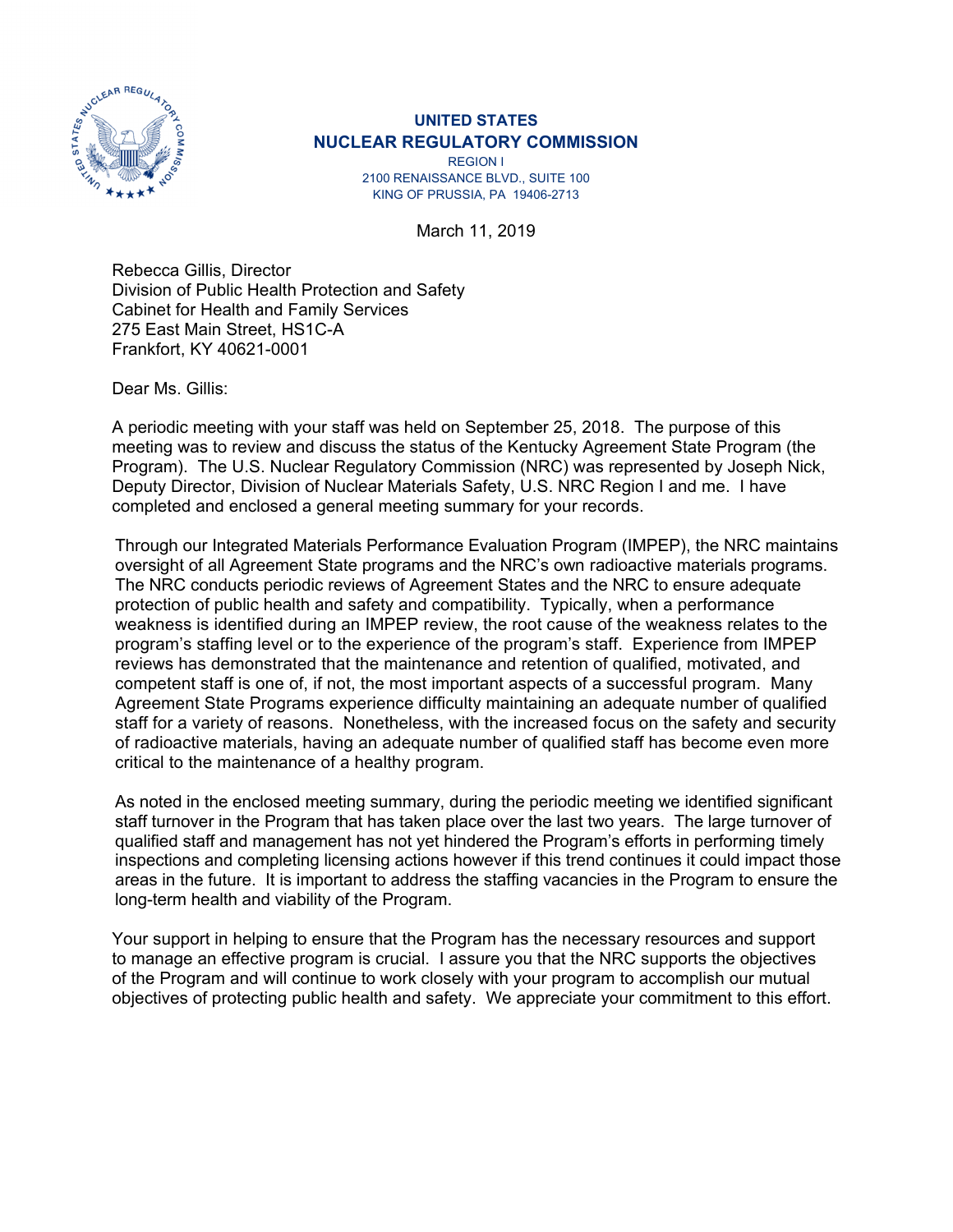If you feel that our conclusions do not accurately summarize the meeting discussion, or have any additional remarks about the meeting in general, please contact me at (610) 337-5214 or via e-mail at Monica.Ford@nrc.gov to discuss your concerns.

Sincerely,

## */RA/*

 Monica Lynn Ford Regional State Agreements Officer Division of Nuclear Materials Safety U.S. NRC Region I

Enclosure: Periodic Meeting Summary for Kentucky

cc w/encl.: Matt McKinley, Administrator Radiation Health Program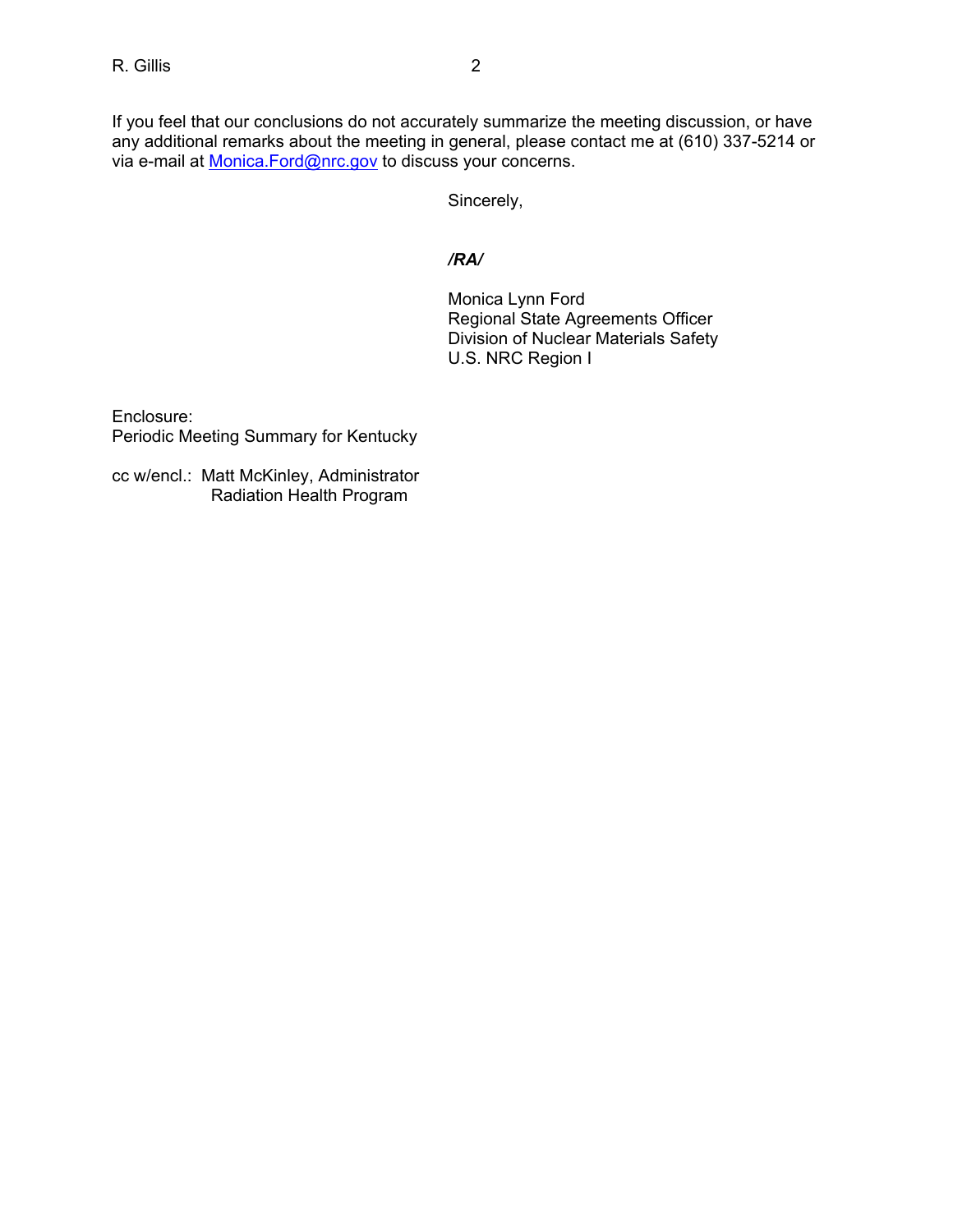Distribution: D. White, NMSS K. Meyer, NMSS P. Michalak, NMSS R. Johnson, NMSS A. Kock, NMSS K. Williams, NMSS L. Roldan-Otero, NMSS J. Miller, RI M. Ford, RI J. Trapp, RI J. Nick, RI

SUNSI Review Complete: **MLF** (Reviewer's Initials)

S:\State Agreement Files\Kentucky\Letter transmitting the final 9-25-18 KY Periodic Meeting Summary .docx<br>After declaring this document "An Official Agency Record" it will be released to the Public. **ML19070A251** After declaring this document "An Official Agency Record" it will be released to the Public. **ML19070A251 To receive a copy of this document, indicate in the box:** "**C**" = Copy without attachment/enclosure "**E**" = Copy with attachment/enclosure "**N**" = No copy **ML** 

| <b>I</b> OFFICE | DNMS/RI  | -<br>_ | DNMS/RI  | DNMS/RI |  |
|-----------------|----------|--------|----------|---------|--|
| <b>NAME</b>     | MFord/mf |        | JNick/jn |         |  |
| <b>I</b> DATE   | 2/19/19  |        | 3/11/19  |         |  |

OFFICIAL RECORD COPY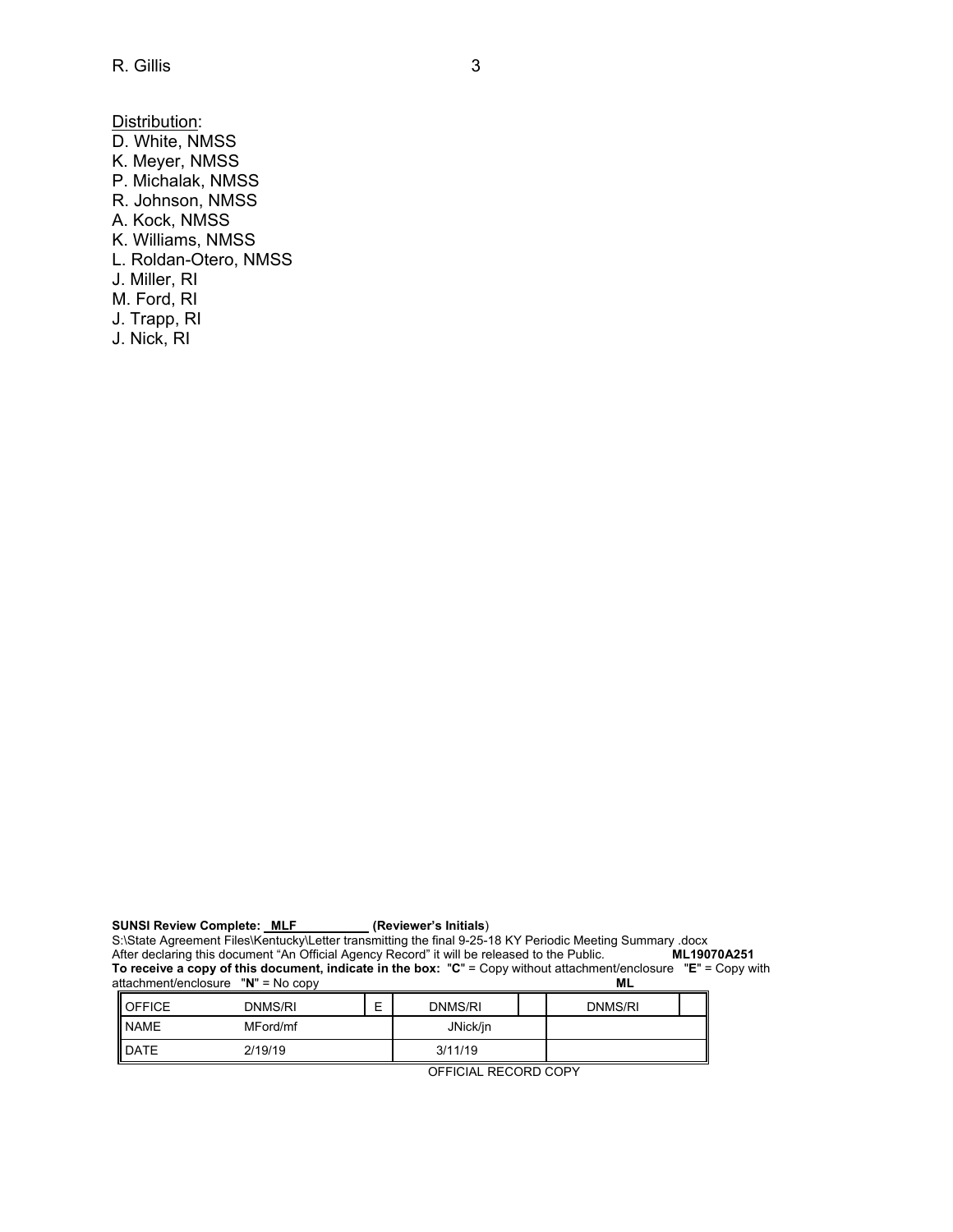

# Protecting People and the Environment

## INTEGRATED MATERIALS PERFORMANCE EVALUATION PROGRAM PERIODIC MEETING WITH THE COMMONWEALTH OF KENTUCKY TYPE OF OVERSIGHT: NONE

September 25, 2018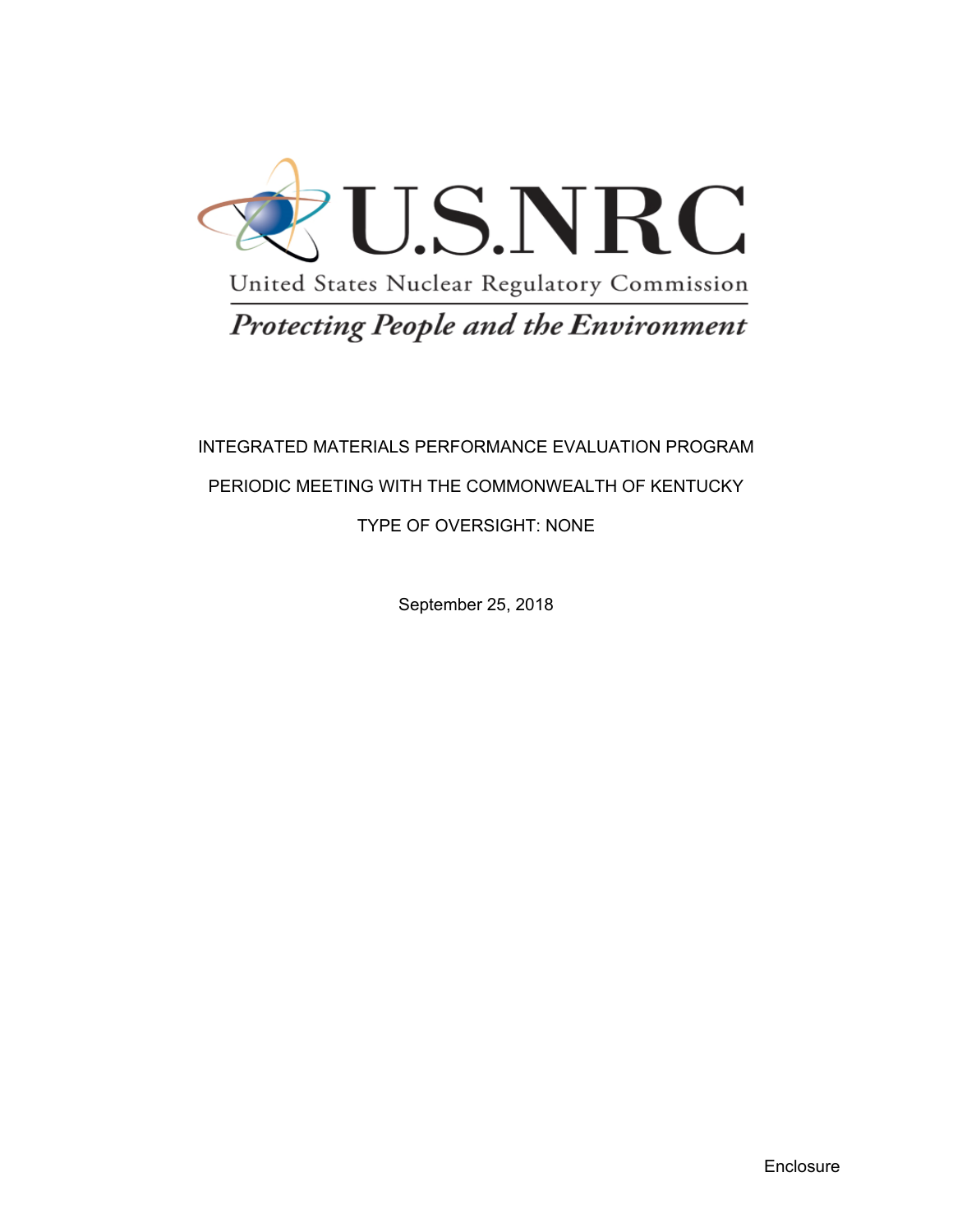## PERIODIC MEETING PARTICIPANTS

## **NRC**

- Joseph Nick: Deputy Director, Division of Nuclear Materials Safety, NRC Region I
- Monica Ford: State Agreements Officer, NRC Region I

## **Commonwealth of Kentucky**

- Matthew McKinley: Administrator, Radiation Health Program
- Adelbert Potter: Supervisor, Radiation Health Branch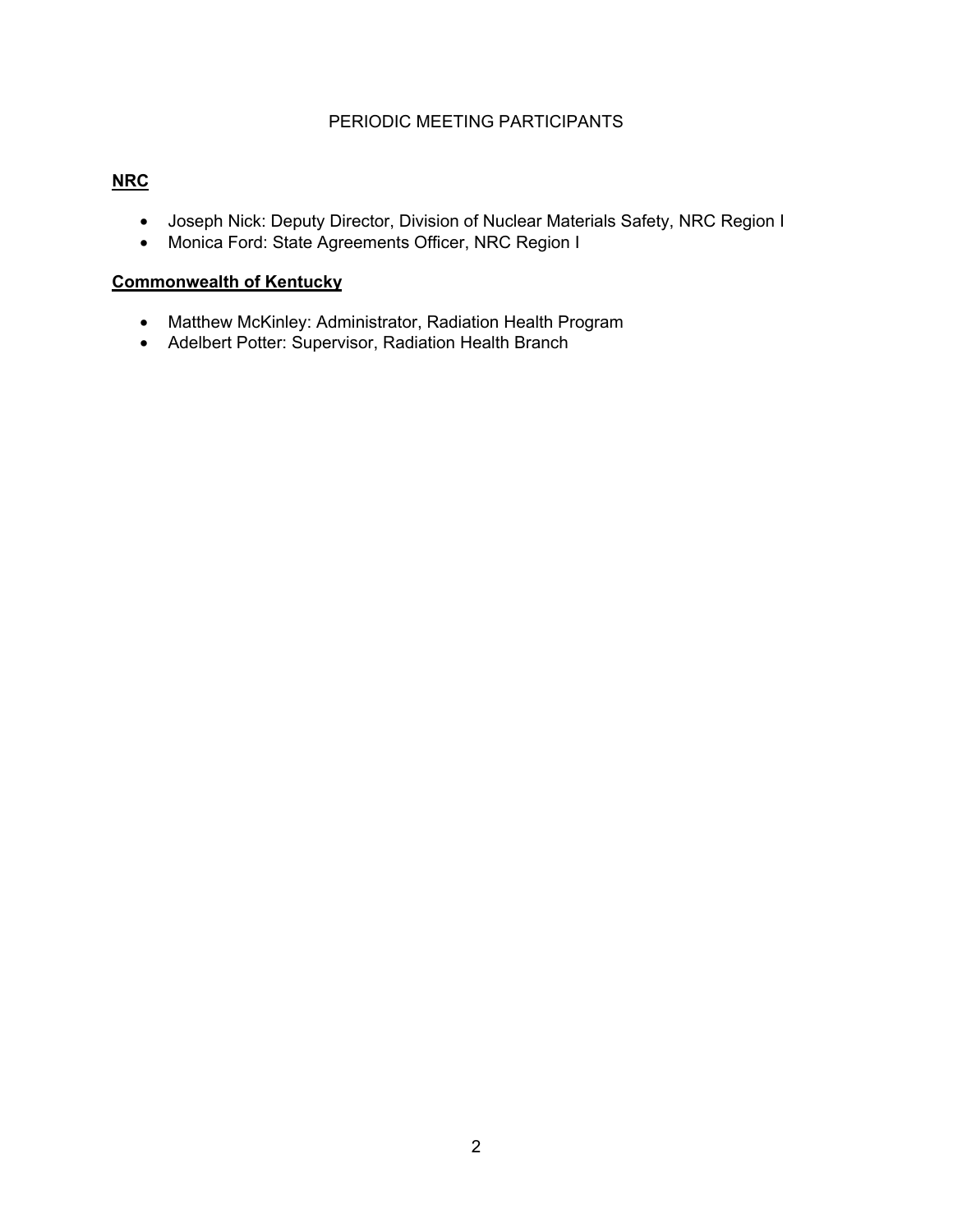#### 1.0 INTRODUCTION

This report presents the results of the periodic meeting held between the U.S. Nuclear Regulatory Commission (NRC) and the Commonwealth of Kentucky. The meeting was held on September 25, 2018. A list of meeting participants can be found in Appendix A. The meeting was conducted in accordance with NMSS Procedure SA-116 "Periodic Meetings between IMPEP Reviews," dated June 3, 2009.

The Kentucky Agreement State Program is administered by the Radiation Health Branch, which is located within the Department for Public Health. The Department for Public Health is part of the Commonwealth of Kentucky's Cabinet for Health and Family Services. At the time of the meeting, the Kentucky Agreement State Program regulated approximately 380 specific licenses authorizing possession and use of radioactive materials. The meeting focused on the radioactive materials program as it is carried out under the Section 274b (of the Atomic Energy Act of 1954, as amended) Agreement between the NRC and the Commonwealth of Kentucky.

The Kentucky Agreement State Program last underwent an Integrated Materials Performance Evaluation Program (IMPEP) review in July 2016. A Management Review Board (MRB) meeting to discuss the outcome of the IMPEP review was held on October 20, 2016. Based on the findings presented, the MRB found the Kentucky Agreement State Program's performance satisfactory for the performance indicators: Technical Staffing and Training, Status of Materials Inspection Program, Technical Quality of Licensing, Technical Quality of Inspections, Technical Quality of Incidents and Allegations, Sealed Source and Device Evaluation Program, and Low-level Radioactive Waste Disposal Program and unsatisfactory for the performance indicator Compatibility Requirements. The MRB found the Kentucky Agreement State Program adequate to protect public health and safety and not compatible with the NRC's program. One recommendation was made under the indicator Low-level Radioactive Waste Disposal Program. The MRB directed that the next IMPEP review take place in approximately four years and that a periodic meeting take place in two years.

#### 2.0 COMMON PERFORMANCE INDICATORS

Five common performance indicators are used to review the NRC regional and Agreement State radioactive materials programs during an IMPEP review. These indicators are (1) Technical Staffing and Training, (2) Status of Materials Inspection Program, (3) Technical Quality of Inspections, (4) Technical Quality of Licensing Actions, and (5) Technical Quality of Incident and Allegation Activities.

2.1 Technical Staffing and Training (2016 IMPEP review: Satisfactory)

> The Kentucky Agreement State Program, at the time of the 2016 IMPEP review, was composed of seven technical staff members, a Supervisor, and a Program Administrator. At that time, the total effort allocated to support the Kentucky Agreement State Program was approximately 8.2 full-time equivalents (FTE). On October 1, 2018 a technical staff person transferred to the Radiation Producing Machines Section and that FTE was removed from the Radioactive Materials Section leaving the Radioactive Materials Section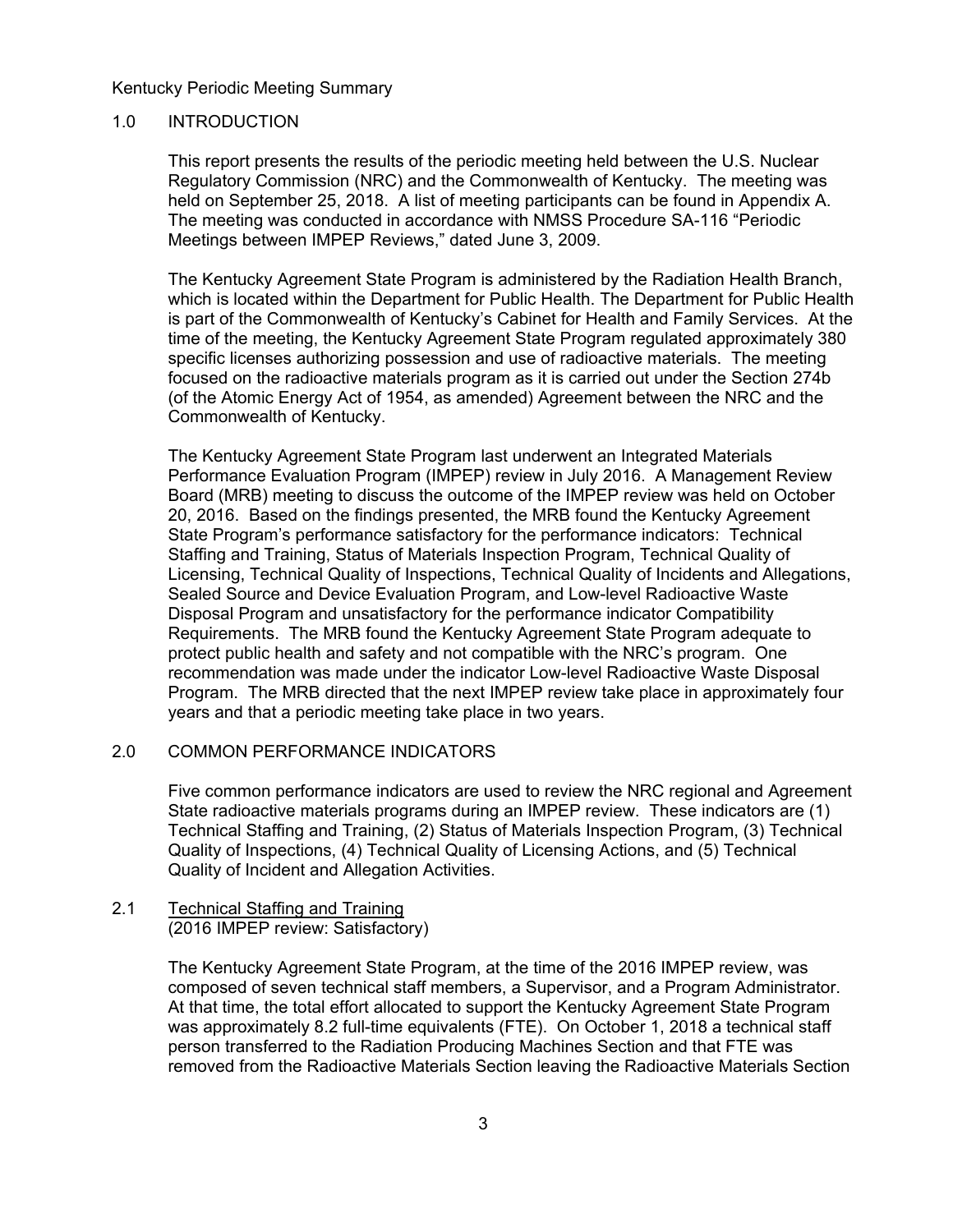allocated six technical staff positions, a Supervisor, and a Program Administrator comprising 7.2 FTE.

The Kentucky Agreement State Program has experienced a 56 percent turnover of staff and management. Since the 2016 IMPEP review, four technical staff have left. One transferred to the Radiation Producing Machines Section (10/2018), one retired (01/2018), and two resigned (12/2016 and 05/2018). The average time it takes to fill a vacant position is one year. One position was filled in January 2018, approximately one year after the staff person departed in December 2016 and one position was filled in October 2018. The Program Administrator stated that the remaining vacancy is expected to be filled within three to four months. Additionally, the Supervisor in place at the time of the last IMPEP review was promoted in December 2017 to a new position outside the Agreement State Program. The Supervisor position was posted and subsequently filled in April 2018. However, in October 2018 the newly hired Supervisor was moved to a technical staff position leaving the Supervisor position vacant again. The Kentucky Agreement State Program hopes to repost the Supervisor position in the near future and fill the vacancy by mid-2019.

The Kentucky Agreement State Program has a training and qualification manual compatible with the NRC's Inspection Manual Chapter (IMC) 1248. Staff going through the qualification process have been assigned a training and qualification journal to complete. Refresher training for qualified staff is being tracked to ensure staff are meeting the requirement of receiving 24 hours of training every 24 months.

2.2 Status of the Materials Inspection Program (2016 IMPEP review: Satisfactory)

> The Kentucky Agreement State Program reported that it has conducted 2 of 89 Priority 1, 2, and 3 inspections overdue since the 2016 IMPEP review. Seven initial inspections have been completed since the 2016 IMPEP review, none of which were completed overdue. According to the Program Administrator, no Priority 1, 2, 3 or initial inspections were overdue at the time of the periodic meeting. The Kentucky Agreement State Program conducted 3 reciprocity inspections out of 14 candidate licensees in calendar year 2016 (21%), 3 reciprocity inspections out of 15 candidate licensees in calendar year 2017 (20%), and at the time of the periodic meeting 2018 3 reciprocity inspections out of 14 candidate licensees in calendar year 2018 (21%).

> All inspection results are issued from the office and go out under the signature of the Program Administrator. The goal is to issue all inspection results within 30 days from the end of the inspection. About forty percent of inspection findings (72 out of 179) were issued greater than 30 days after the inspection date, however, the Kentucky Agreement State Program's current database tracks the length of time to issue inspection results from the start date of the inspection and not on the date of the exit. The Program Administrator stated that a new database is being developed and that the new database will track the number of days from the end of the inspection. The new database is expected to be in use by the end of 2019. Once the corrected method for calculating this metric is in use, the expectation is that this number will reduce significantly.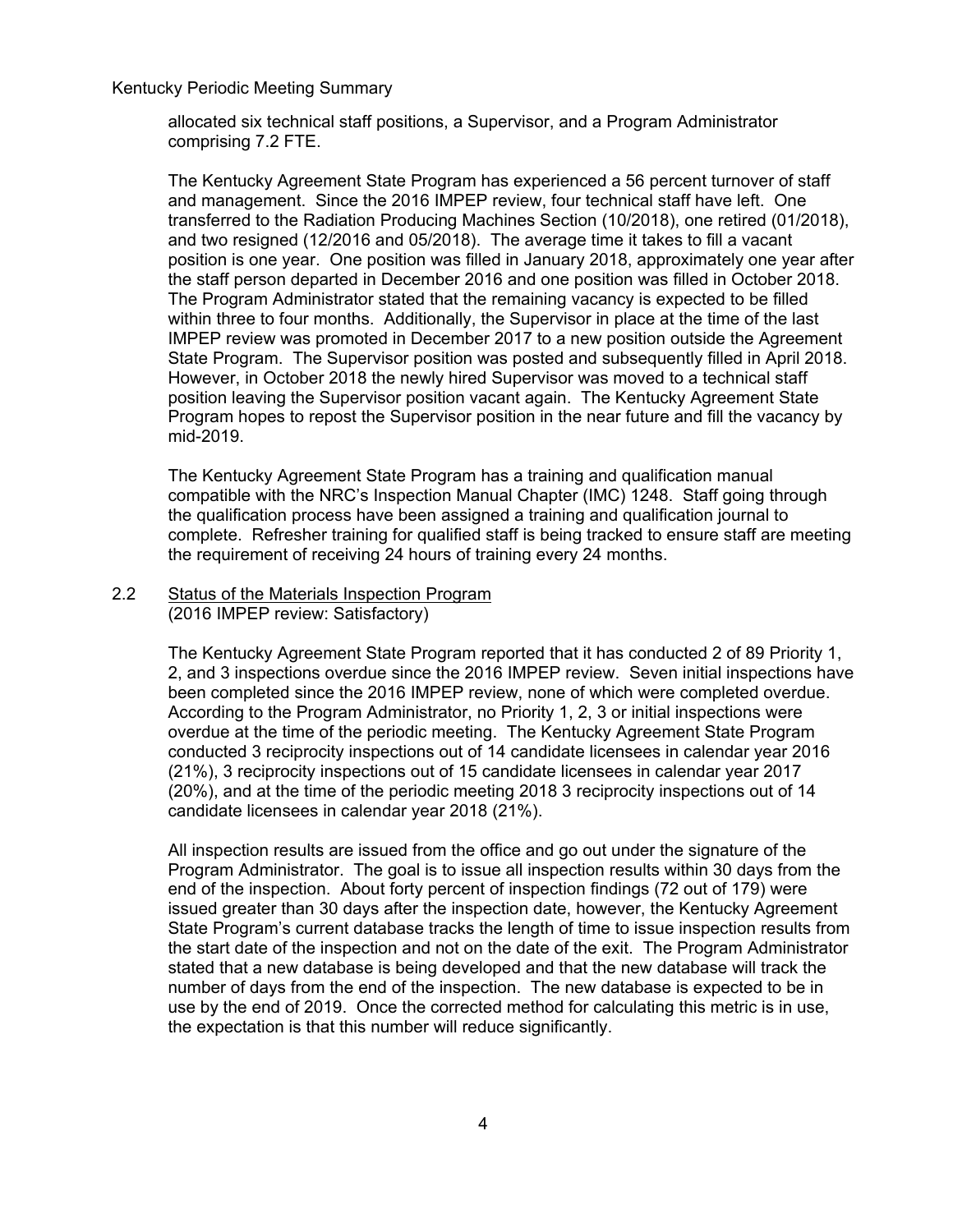2.3 Technical Quality of Inspections (2016 IMPEP review: Satisfactory)

> The Kentucky Agreement State Program has inspection procedures equivalent to the NRC's Inspection Manual Chapter 2800 and the NRC's Inspection Procedures for specific modalities. Inspection results are not issued in the field even if it is a clear inspection, although preliminary findings are typically discussed with the licensee at the exit brief. All inspection reports get peer reviewed before being reviewed by the Supervisor and then being signed out by the Program Administrator.

Management's goal is to accompany all inspectors at least once each calendar year. All inspectors were accompanied in calendar years 2016, 2017, and 2018.

2.4 Technical Quality of Licensing Actions (2016 IMPEP review: Satisfactory)

> At the time of the periodic meeting there were 28 pending licensing actions in house. The longest action has been in house since August 2017. All licensing actions undergo an initial review, then are peer reviewed, and finally are reviewed by the Supervisor before being signed by the Program Administrator and issued. Licenses go through an amendment in entirety which is similar to a renewal every five years. The Kentucky Agreement State Program is aware of the NRC's recent change to renewal requirements from every 10 years to every 15 years. The Program Administrator stated that there are no plans to change from their current requirement of every five years. The Program Administrator is aware of NRC's changes to the Pre-licensing Guidance and Risk Significant Radioactive Materials checklists. The Program Administrator stated that updates to both checklists would be made and implemented.

2.5 Technical Quality of Incident and Allegation Activities (2016 IMPEP review: Satisfactory)

> There have been seven reportable events since the 2016 IMPEP review. All reportable events have been reported to the NRC accordingly and appropriate follow-up through NMED has occurred. All staff is aware of event reporting criteria. There has been one allegation received, which came from the NRC, since the 2016 IMPEP review. The Kentucky Agreement State Program is aware of the need to maintain an effective response to incidents and allegations. Incidents and allegations are quickly reviewed for their effect on public health and safety and staff is dispatched to perform onsite investigations when necessary.

#### 3.0 NON-COMMON PERFORMANCE INDICATORS

Four non-common performance indicators are used to review Agreement State programs: (1) Compatibility Requirements, (2) Sealed Source and Device (SS&D) Evaluation Program, (3) Low-Level Radioactive Waste Disposal (LLRW) Program, and (4) Uranium Recovery (UR) Program. The NRC's Agreement with Kentucky does not relinquish regulatory authority for UR; therefore, only the non-common performance indicators Compatibility Requirements, SS&D, and LLRW apply.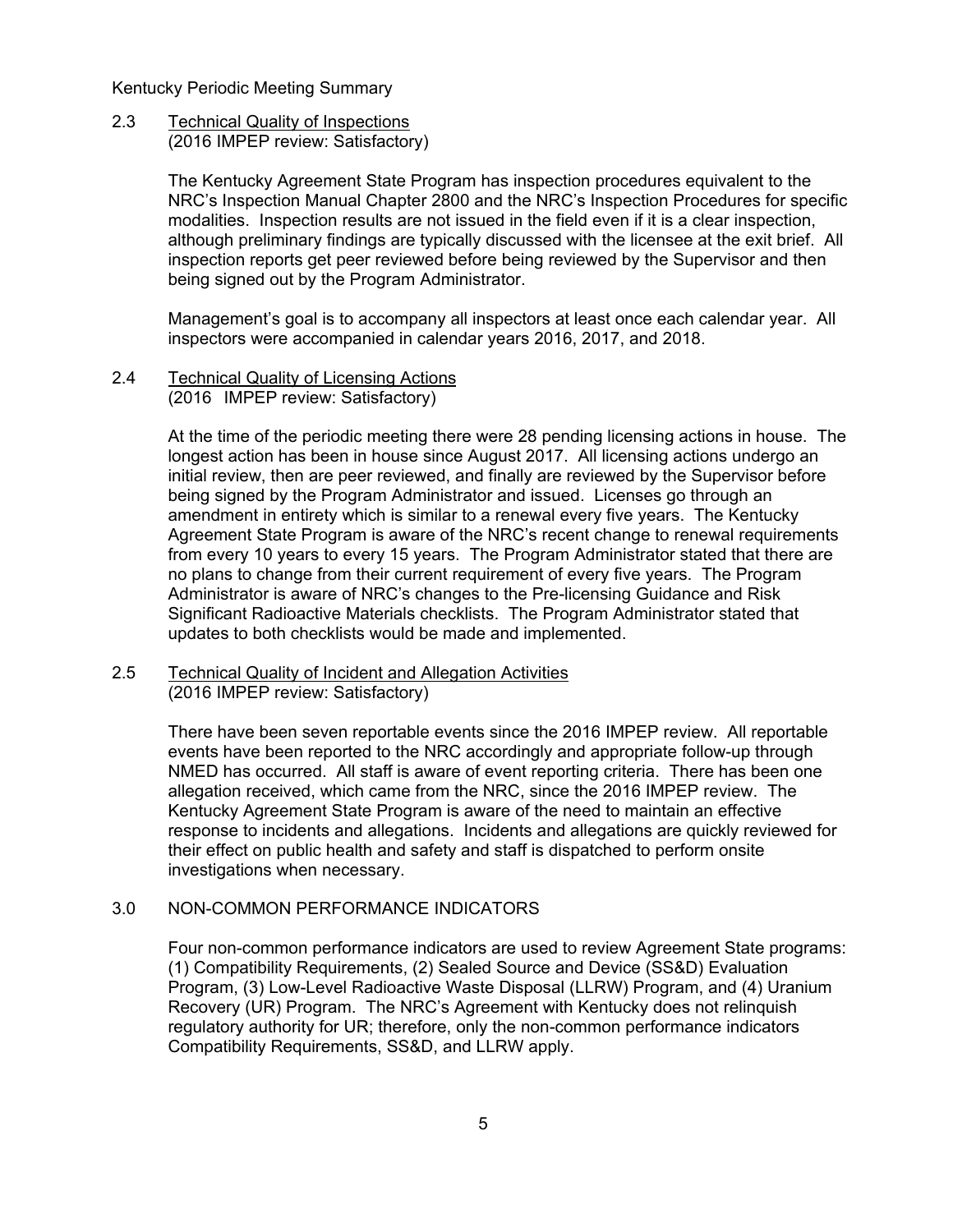#### 3.1 Compatibility Requirements (2016 IMPEP review: Unsatisfactory)

No legislation affecting the Kentucky Agreement State Program was passed since the last IMPEP review. In the past adoption of compatible regulations has been a difficult process. The Kentucky Agreement State Program is in the process of adopting applicable sections of NRC's Title 10 Code of Federal Regulations (CFR) by reference. The hope is that the adoption by reference will be final before the end of the first quarter of calendar year 2019. At the time of the meeting 16 NRC regulation amendments were overdue for adoption. The Kentucky Agreement State regulations are subject to a sunset requirement as described in Commonwealth Statute KRS 13A.3102. Each Kentucky regulation expires seven years after its last effective date unless the process in KRS 13A.3104 is followed. The process described in KRS13A.3104 will not need to be completed for those regulations being amended to adopt NRC regulations by reference, since they will have just been amended. However, for any remaining regulations which have not been amended the Kentucky Agreement State Program will need review the regulation in its entirety for compliance and file a certification letter with the regulations compiler stating whether the regulation needs to be amended or remain in effect without amendment. The Kentucky Agreement State Program will need to complete the certification for any regulations passed before 2012 by July 1, 2019.

3.2 Sealed Source and Device Evaluation (SS&D) (2016 IMPEP review: Satisfactory)

> The Kentucky Agreement State Program has one device manufacturer with 12 active SS&D registrations. No new, amendment, or inactivation requests have been received by the program since the last IMPEP review. The Kentucky Agreement State Program has two qualified SS&D reviewers. One additional staff person is working on becoming qualified to review SS&Ds.

3.3 Low-Level Radioactive Waste Disposal (LLRW) Program (2016 IMPEP review: Satisfactory)

> The Kentucky Agreement State Program's LLRW program consists of oversight at one facility; Maxey Flats Disposal Site (MFDS), which is located in eastern Kentucky. MFDS operated as a commercial LLRW disposal facility from May 1963 through December 1977. The site was added to the National Priorities list in 1986, a record of decision was issued in 1991, and a consent decree was entered in 1995. The consent decree in Section I Part C states: "Pursuant to the requirements of the AEA, the Site is owned by the Commonwealth of Kentucky ("Commonwealth"). The Commonwealth, through the Cabinet for Human Resources, exercises regulatory authority over the Site pursuant to its status as an "Agreement State" under the AEA and the Kentucky Cabinet for Natural Resources and Environmental Protection is the current licensee of the Site."

> The Kentucky Agreement State Program maintains a license for the MFDS which is issued to the Kentucky Energy and Environment Cabinet. The license authorizes possession and activities associated with maintenance related to the closed LLRW disposal site. On September 6, 2017 the only inspection performed since the last IMPEP review was completed. The results were issued were issued on February 28, 2018. No licensing actions have been completed for this indicator.